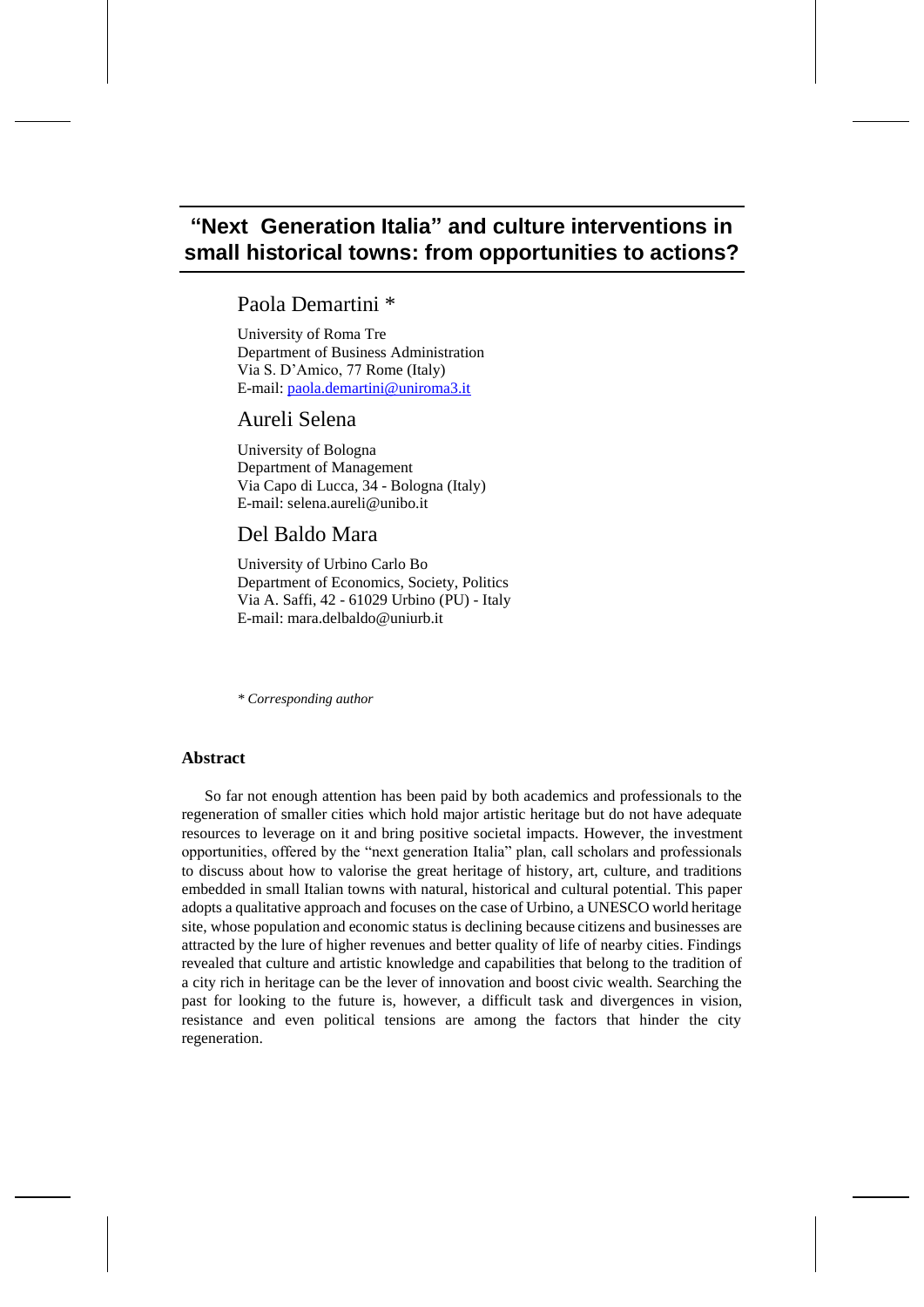**Keywords –** Civic wealth; cultural heritage; historic city centre, social innovation; urban regeneration

**Paper type** – Academic Research Paper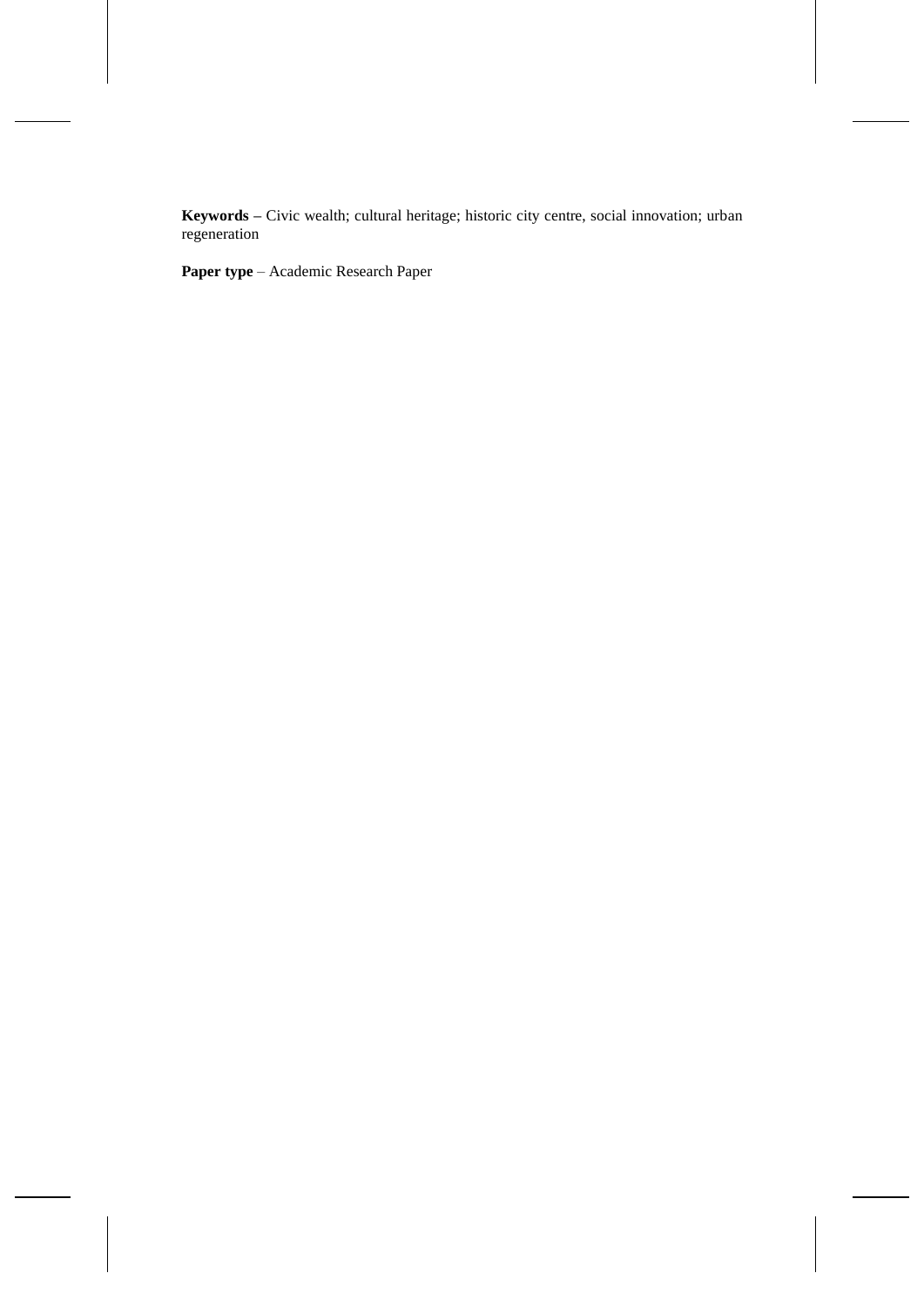## **1 Introduction: "Next Generation Italia" and culture interventions as a boost for sustainable development in small historical towns**

The Italian Recovery and Resilience Plan (RRP), also known as "Next Generation Italia", defines guidelines of interventions to overcome the economic and social impact of the pandemic, acting on the country's structural nodes and successfully facing the environmental, technological and social challenges of our time. The relaunch action aims to restart growth and radically improve the competitiveness of the economy, the quality of work and people's lives (MEF, 2021).

Within the RRP, funds of almost  $\epsilon$  7 billions are allocated to Tourism and Culture, namely two of the sectors most affected by the Covid 19 pandemic. Their aim is to increase the level of attractiveness of the country's tourist and cultural system through the modernisation of tangible and intangible infrastructure.

Furthermore, devoted interventions of more than  $\epsilon$  1 billion will be carried out to valorise the great heritage of history, art, culture, and traditions embedded in small Italian towns with natural, historical and cultural potential. Namely, these interventions aim to:

i) spread cultural and creative activities,

ii) strengthen the social texture and identity of places;

iii) supporting participated projects of cultural-based urban regeneration, focused on local communities.

Municipal administrations will be the protagonists, with the aim of supporting the enhancement of the offer of cultural and creative activities, in partnership (co-design) with a great range of stakeholders: public and private actors, social institutions, organisations of third sector, communities of inhabitants, cultural associations, and foundations.

Hence a deep inquiry on the readiness of a community to leverage on cultural intervention is an antecedent aspect that offers an explanation on how funds can be successfully allocated. Accordingly, the following questions are leading our study:

Who are the main actors and what are their powers/responsibilities in the CH safeguard, use and regeneration?

• How do the different positions of the main stakeholders toward interventions on CH develop?

Are there conflictual positions on interventions in CH?

• As far as the enhancement of small historical Italian towns is concerned, how is a participatory approach ensured by the municipal administration?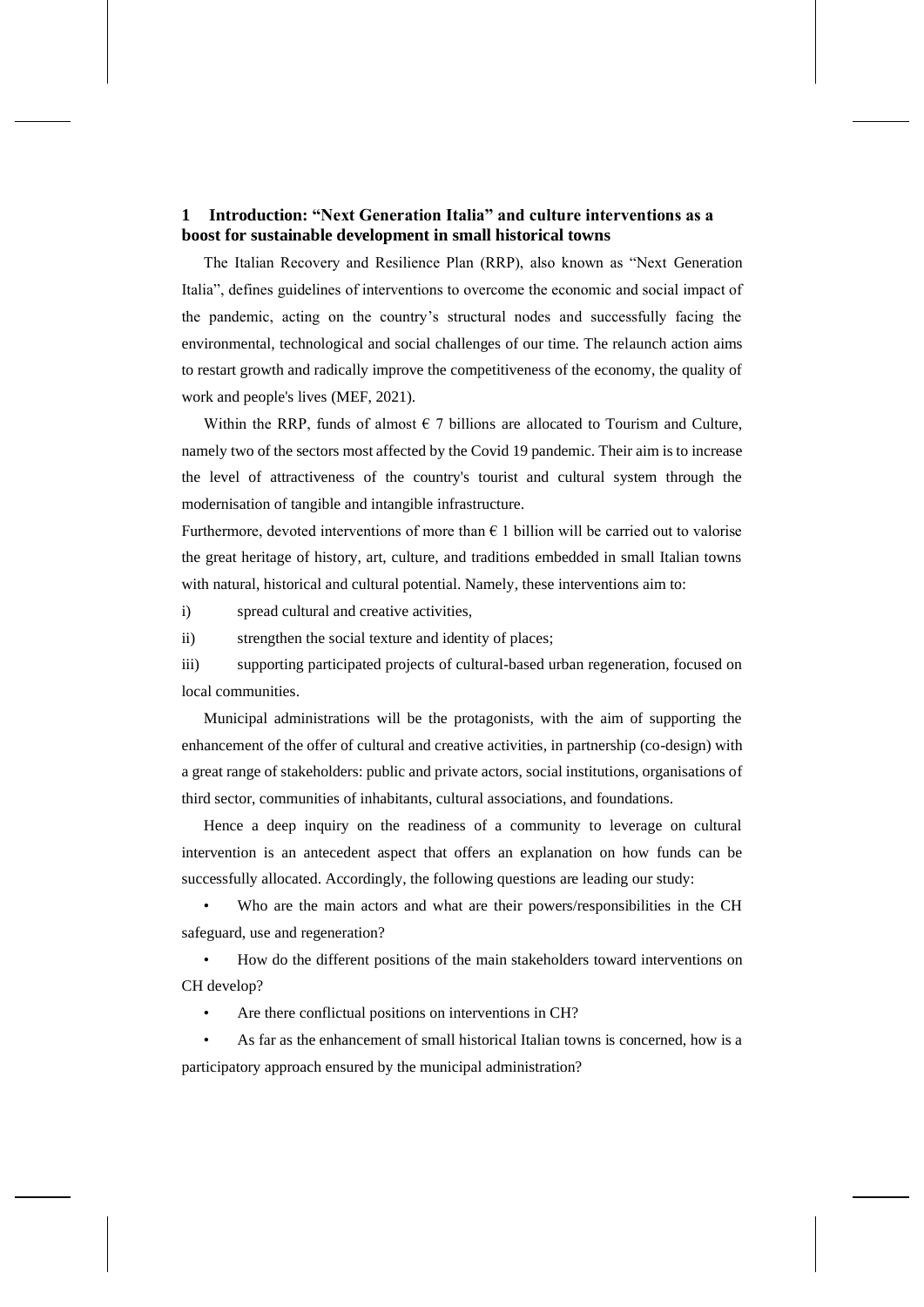To answer the above-mentioned questions, this paper adopts a qualitative approach. It focuses on the paradigmatic case of Urbino, a UNESCO world heritage site whose population and economic status are declining because citizens and businesses are attracted by the lure of higher revenues and better quality of life of nearby cities. Maintaining the vibrancy and the well-being of the community represents a challenge for the local government, which launched a series of initiative under the umbrella project named "Urbino per Bene" (Municipality of Urbino, 2016). Within this broader project and focusing on a specific initiative known as "the Relaunch of the DATA space" (the stables of the Duke Federico da Montefeltro dating back to the Renaissance), the paper reconstructs the premises that activated the community process devoted to create civic wealth putting, together different visions and perspectives on urban regeneration.

## **2 The Framework to reinterpret historical cities regeneration**

In order to explore how to foster urban regeneration several interdisciplinary contributions have addressed their attention on cultural heritage (CH), regarded by scholars and policy-makers as a driver of development—especially for historic cities—and a key element of civic wealth and urban sustainability (Cervello´-Royo et al., 2012; Echter 2015; Nyseth & Sognnæs, 2013; Nocca,2017).

To build our interpretative framework, we combined different streams of research focusing on:

-the context (i.e., regeneration of historic city centres);

-the purpose (i.e., creation of civic wealth);

-the process (i.e., a path for a participatory governance based on context and purpose).

#### *2.1 Regeneration of historic city centres leveraging on CH*

CH includes both tangible culture (material aspects of culture, such as buildings, monuments and objects, e.g., books, works of art and artefacts), natural heritage (e.g., landscape) and intangible culture (non-material aspects, such as folklore, traditions, language and knowledge), which are embodied in social practices and community life (Throsby 1999 and 2003; Blake, 2000).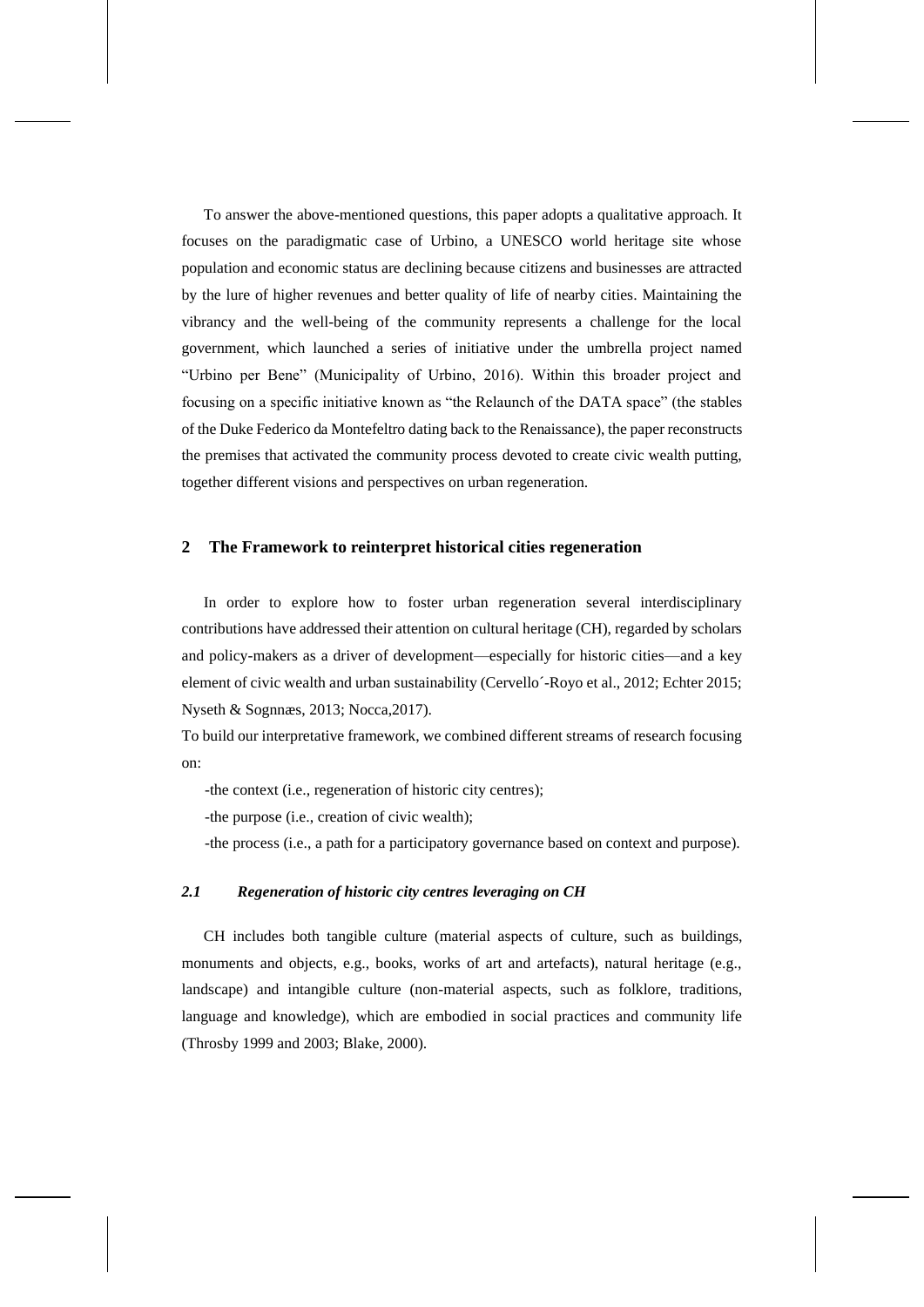In recent years, the role of CH role has been extensively recognized, both at the academic and institutional level (UN, 2015; ICOMOS, 2015; Camagni et al., 2020), thus marking a shift towards a holistic, interrelated perspective on CH, which is seen as socially constructed, dynamic and functional. Hence, CH is conceived both as an element and a tool for socio-economic development (UN-Habitat, 2014; CHCfE Consortium, 2015) and an integral element of territorial capital, capable to influence local economic dynamics since "it shapes cultural and psychological attitudes of local communities; represents an important component of local social and identitarian capital; enhances creativity of the local intellectual and artistic milieu" (Camagni et al., 2020:35). Indeed, its conservation and valorisation are at the centre of a lively debate on what – how – whom – it contributes in revitalizing cities, local areas and historical districts (UNESCO, 2008; Murzyn-Kupisz, 2012; Azmi et al., 2021).

Moreover, both the New Urban Agenda (UN, 2016; UNESCO, 2016 and 2018) and the 2030 Agenda (UN, 2015) have opened up new avenues to integrate culture into policies for social and economic inclusion and environmental sustainability, resting on the idea that CH and creativity are linked to local places and communities, thus directly and indirectly contributing to a number of targets, particularly SDG 11 (to 'make cities and human settlements inclusive safe, resilient, and sustainable').

In this vein, the revitalisation and the social upgrading of historical city centres have become a strong priority and an aspiration of urban policy in all parts of the European continent (Rudokas & Grazuleviciute-Vileniske, 2021).

Historic city centres and historic districts are symbols of the city's image; above and beyond their own cultural value they fulfil an important mission in modern urban development: they create the identity and the city's image and are key geographic factors for the local and regional economy (UNESCO, 2008: 9).

The enhancement and regeneration of the historic city centre are considered by many to be an opportunity for sustainable economic development based on the spur of culture and creative industries and sustainable tourism (Sacco, Ferilli, & Blessi, 2014; Sacco, Ghirardi, Tartari & Trimarchi, 2019; Blessi et al., 2016; Ertan & Eğercioğlu, 2016).

A further topic attracting the attention of scholars and politicians is represented by the recovery and resilience of historic small towns (Azmi et al., 2021) included among the World Heritage Sites (WHSs) where the mobilisation of cultural resources for economic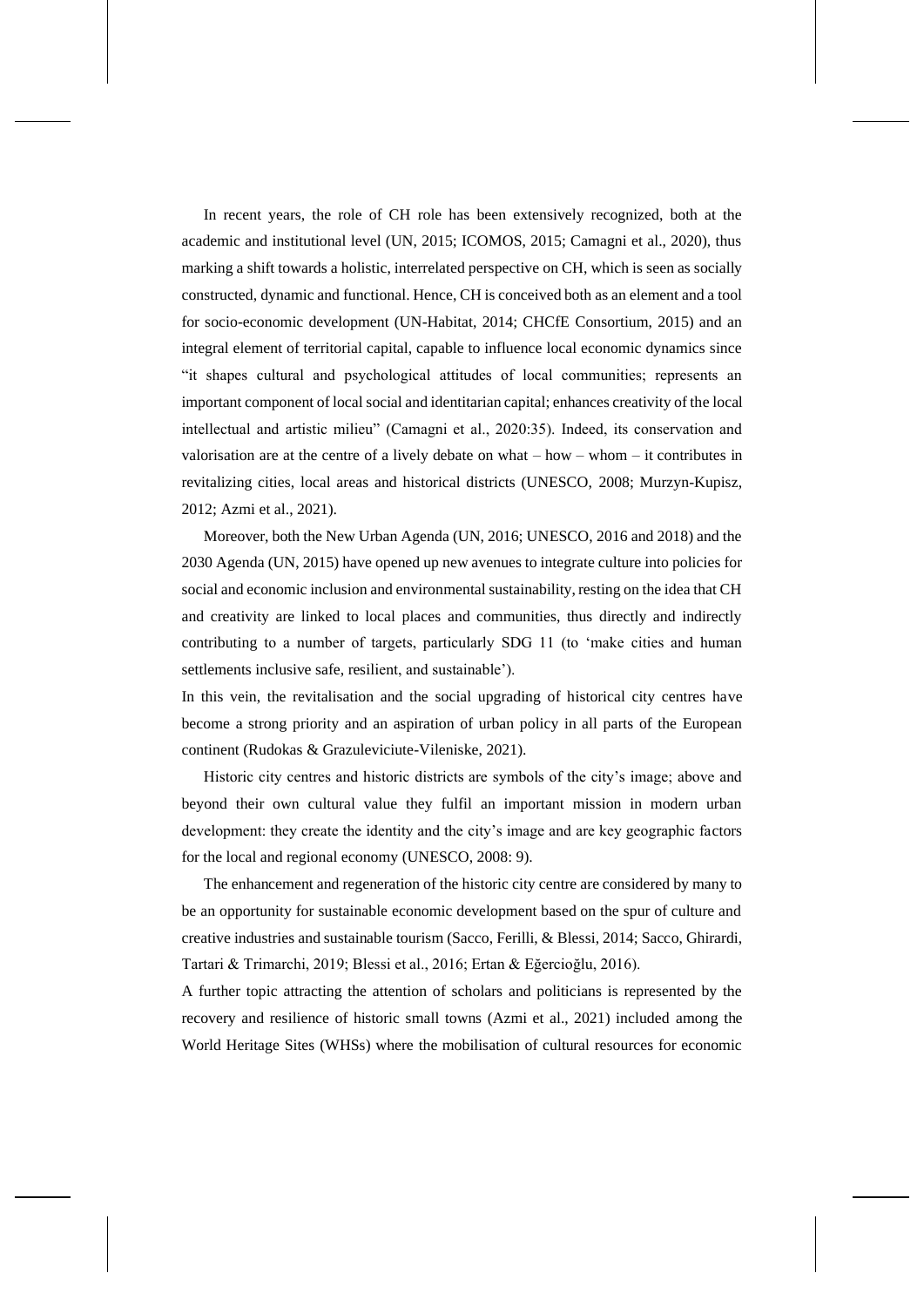revitalisation could be pivotal for the development of a "culture-based economy" (Amin & Thrift, 2007; Power & Scott, 2004; Rakic & Chambers, 2008).

However, there was no lack of criticism because there is also a risk of abusing "the role of culture and creativity in urban processes to legitimise and even encourage organised forms of appropriation of common symbolic and material resources" (Sacco et al., 2019: 200). Culture-driven gentrification is one example of this type of appropriation (Atkinson & Bridge, 2005; Zukin, Kasinitz, & Chen, 2015).

In this vein the Historic Urban Landscape (HUL) approach proposed by UNESCO (2011 and 2016) and the UN-Habitat New Urban Agenda (2014), suggests that it is possible to integrate CH conservation and socio-economic development of cities (Greffe, 2009) if we consider the urban landscape as an "organism" made of complex characters, and multidimensional inter-relationships (Veldpaus & Pereira Roders, 2014).

## *2.2 Regeneration of historical villages and towns and creation of civic wealth*

Historical villages and towns that populate Europe have many of the attributes and qualitative elements (e.g., pedestrian zone, restaurants, retail shops) that create a dynamic social and cultural place and make the location a great place dear to the community and capable to attract talent companies. However, many of them suffer from unemployment, disengagement and economic stagnation (Thurley et al., 2015). In particular, Italian historic centres have progressively lost their social and economic attractiveness (Micelli & Pellegrini, 2018). Citizens often moved out to search for jobs and opportunities, following the same trend of companies and institutions searching for more rational and better connected locations. In other cases, citizens left historical quarters because life quality was clashing with large flows of overtourism (Jover & Díaz-Parra, 2020). Either the case, cities lose their most valuable resource: the community (Higgings, 2020).

Municipalities and local governments attempted to address these issues using heritage to regenerate towns. However, many initiatives failed because investments focused on restoration only, while social and economic benefits are achieved if wider targets than building conservation, including employment, training and business development are set. Failure of initiatives promoting a sustainable economy that safeguard the tangible and intangible heritage also occurred because they often forgot to put the community at the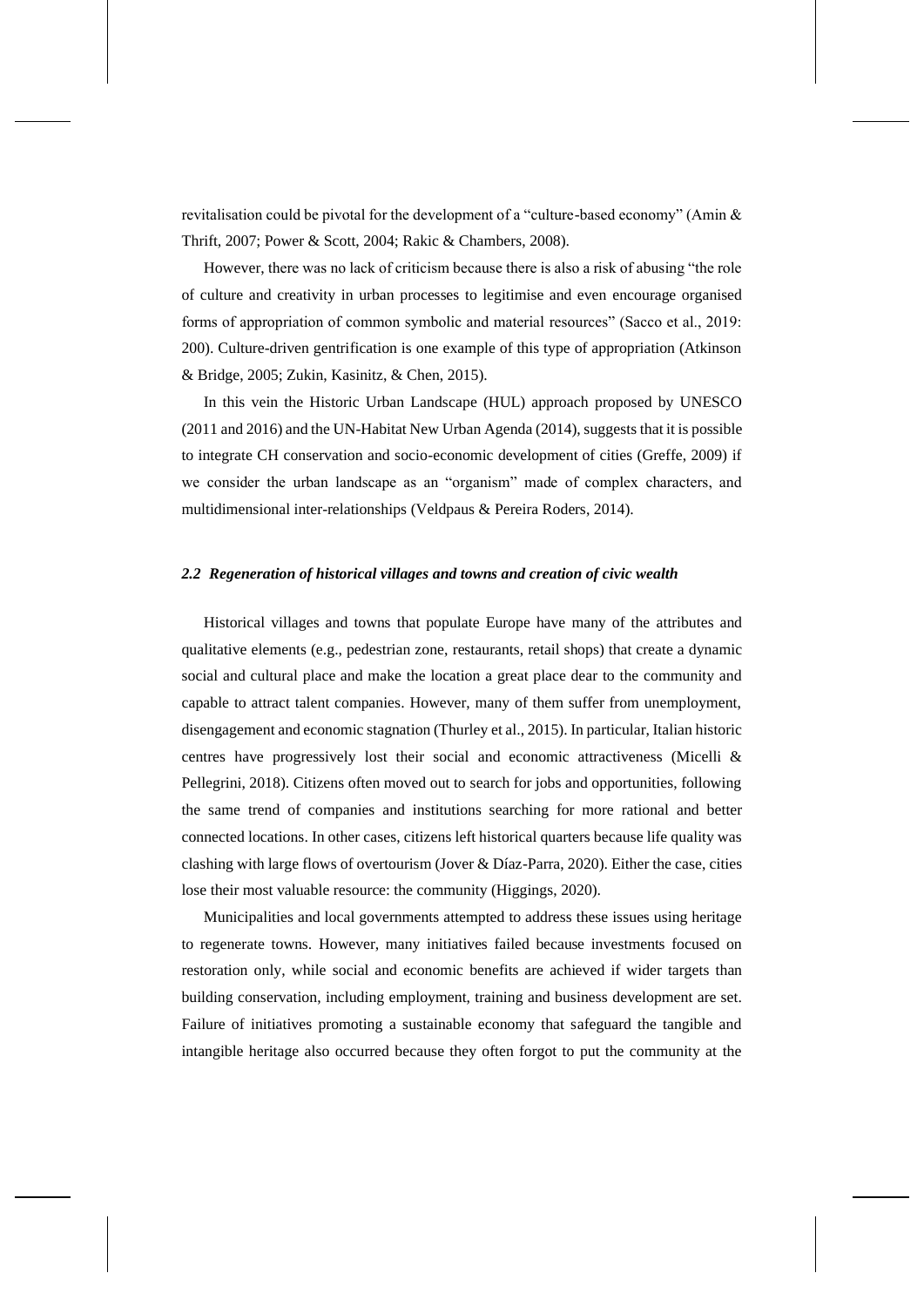centre, while the engagement of the broader community is critical in achieving this vision (Feehan & Zingsheim, 2019).

A promising solution is civic wealth creation, i.e., the creation of social, economic, and communal endowments that benefit local communities and allow these communities to be self-sufficient, therefore generating positive societal change and sustainable impact (Lumpkin & Bacq, 2019; Bacq et al., 2020). This type of wealth goes beyond material resources and physical assets of a community to include intangibles such as health, happiness, culture and social justice. It is a wealth created as outcome of local stakeholders' collaboration and takes the form of new or improved local capacity, capabilities, culture, material and immaterial resources that help to find solutions to community problems and bring about change (Alvord, Brown, & Letts, 2004; Haugh, 2005). Following this perspective, communities (people who share place, identity and interests) are actors for societal change and not merely passive beneficiaries (Glynn, 2019). Therefore, communities directly contribute to create real societal impacts (Branzei et al., 2018).

According to this stream of literature, three stakeholders' category shall jointly collaborate: local communities, enterprises and supporters/facilitators (i.e., providers of financial, technical, and political assistance) to create civic wealth. Collaboration is successful only when the different stakeholders intentionally pursue joint interests to achieve positive societal change. If one stakeholder category is not committed because its interests diverge from others' interests or because they are only partially involved, civic wealth is not created, although other positive impacts can still be achieved. The mechanisms or strategies to achieve fruitful collaboration that generate civic wealth are mainly three: engaged participation, collaborative innovation and resource mobilisation (Lumpkin & Bacq, 2019). The key actor (or orchestrator) that may initiate the process of civic wealth creation can be any key stakeholder, who is committed to bring about positive societal change or maintain the civic vibrancy of a community. Although, in practice, this stakeholder is usually a public subject.

## *2.3 A Participatory Governance and a shared vision for culture-led civic wealth*

According to the literature (Sacco, Ghirardi, Tartari, & Trimarchi, 2019) a participatory governance, which involves citizens and stakeholders in the culture-led processes of urban regeneration, is a condition to generate positive and lasting impacts over time.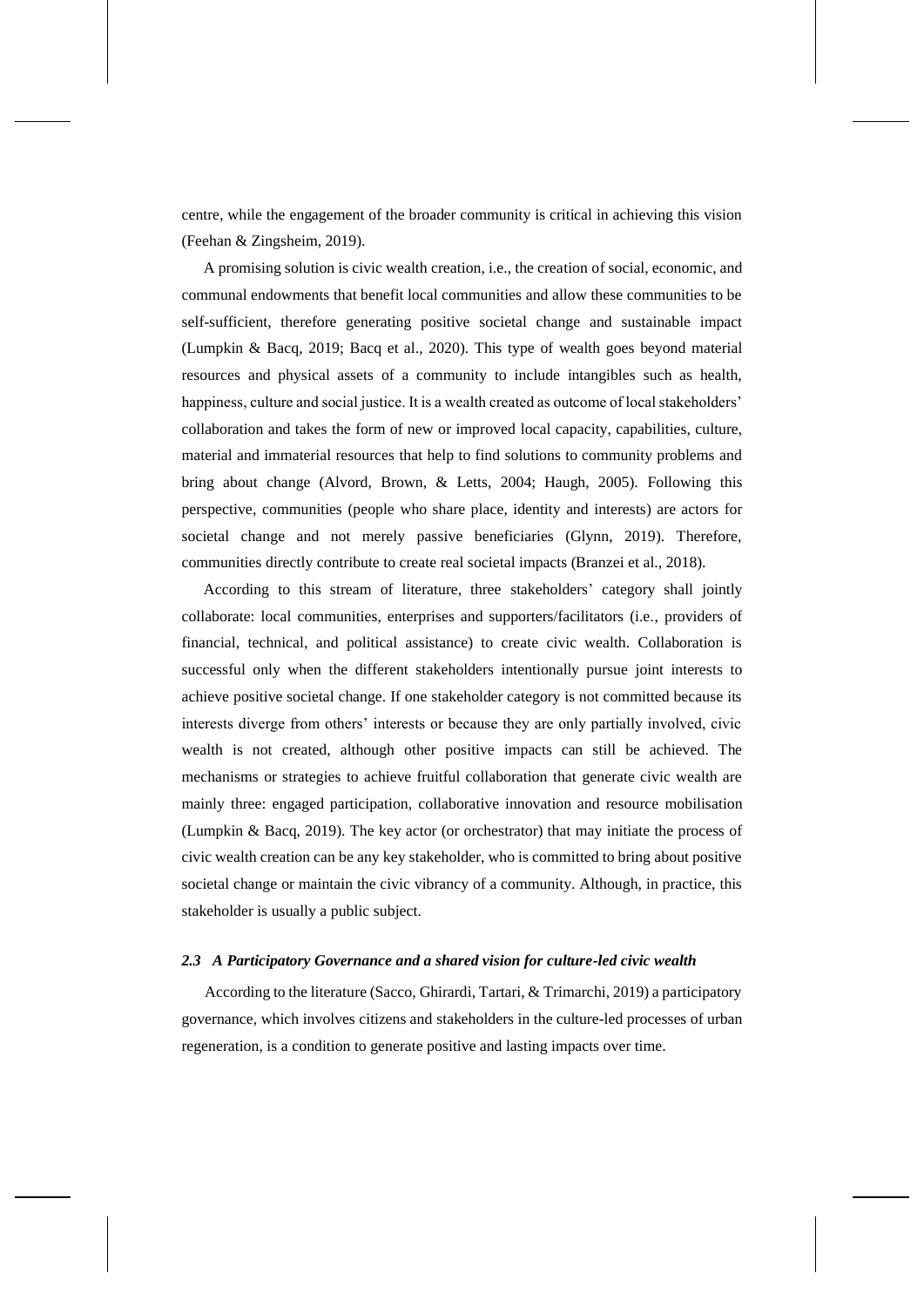The cultural regeneration of a territory is achieved, indeed, through a plurality of cultural participative initiatives (PCIs) that involve different stakeholders and unfold over time (Biondi et al., 2020). A single project relating to the investment of contributions for the preservation of cultural heritage will not be sufficient to trigger a virtuous spiral of cultural, social and economic growth and impact on civic wealth. The idea behind this positive spiral is transforming people into "cultural citizen" who, in turn, would nurture culture as an endogenous growth process (Sacco & Segre, 2009).

It is therefore a virtuous growth path that must be activated and nurtured over time and that requires orchestrator (s), usually a public actor. But it can also be a grassroot initiative, in which citizens, members of an association or a community initiate a cultural project for the regeneration of a public space, a district or a historic city center (Aureli, Del Baldo & Demartini, 2020; Demartini et al., 2020). The role of the orchestrator(s) is fundamental in shaping the vision and enabling participation of all relevant stakeholders (Biondi et al., 2020). The starting phase of a culture-led regeneration project is characterised by the orchestrator's vision, which is long-sighted and requires others to be convinced of its aims and merits. Hence, a key issue is to transform the individual visions of single actors and, specifically, their means and ends into a joint understanding. As Della Lucia & Trunfio (2018: 36) argue, "In the creation of a shared vision of urban development, the greatest challenge is to overcome the significant barriers that inevitably arise when a wide variety of stakeholders are involved, all with different backgrounds, power agendas, aims, roles and competencies".

For this reason, understanding the sharing of the broader strategic vision behind projects for the preservation and reuse of individual heritage assets is fundamental to understand whether or not there is a widespread perception of the value of cultural commons and a cultural project shared by local actors on the enhancement of cultural heritage (Del Baldo & Demartini, 2021).

These last considerations are particularly interesting because they facilitate reflecting on the theme of the renewal of an historical small town thanks to the transfer of tacit and codified knowledge over time among those who, as residents or city users, base their identity on the tangible and intangible cultural heritage left by previous generations (DeMassis et al., 2016; Magistretti et al., 2020).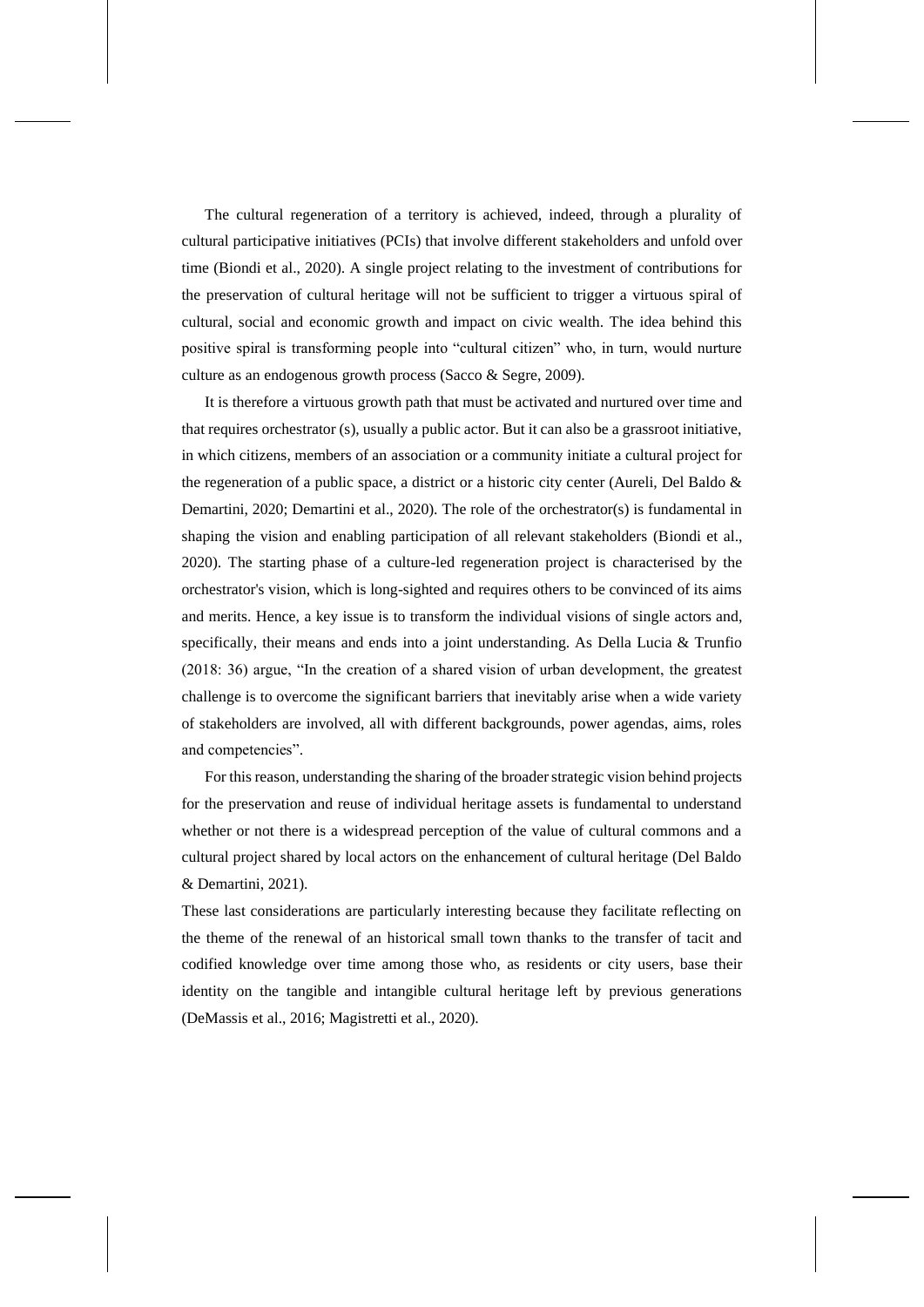## **3. Methodology**

## *3.1 The case study in brief*

Urbino is a historic city dating back to the fifteenth century located in central Italy (Marche's region). It is a perfect synthesis between landscape and architecture. It represents an urban palimpsest, an example of resilience and transformation, due to the stratification in its historic fabric that allows one to trace different stages of its evolution marked by the supremacy during the Renaissance period. Urbino was the birthplace of the master painter Raphael and attracted some of the most outstanding humanist scholars and artists, eliciting the inclusion of the old city centre into the UNESCO World List of Heritage city in 1999: "Urbino represents a vertex of Renaissance art and architecture, so it has harmoniously adapted to its physical environment and its medieval past, becoming a completely exceptional city".

However, its tourism vocation, held up in particular by the Duke Palace attraction, does not represent the main economic vocation, since the city's economy mainly relies on the University of Urbino (dating back 1506), located in old buildings inside the walls of the city centre, that had about 13,000 enrolled students (in 2019) and generates jobs and other satellite activities (Maggioni 2017). Currently, the student population is almost equivalent to that of the native inhabitants (14,468). Moreover, while only 1000 of them live in the historic centre, the "campus-city" hosts students from different social and geographical backgrounds who populate the classrooms, libraries and laboratories located in the old city centre.

In focusing our attention on a specific urban regeneration project, the so called "Relaunch of DATA space" project, embedded in the UNESCO site management plan, we applied a purposeful sampling technique (Etikan et al., 2016; Patton, 1990). Namely, we aimed to select a project among the different initiatives launched under the umbrella project named "Urbino per Bene", and supported by the Italian Minister for Culture, that: a) was identified as an urban regeneration project for the development of a UNESCO cultural heritage site; b) had received attention and media coverage at the regional level; c) included a considerable number of different initiatives and expected impacts; c) implied the involvement of different stakeholders. The "DATA space" is located in the ancient stables of the Duke Federico da Montefeltro, built by the famous architect Francesco Di Giorgio Martini in the fifteenth century as a part of the nascent Ducal Palace.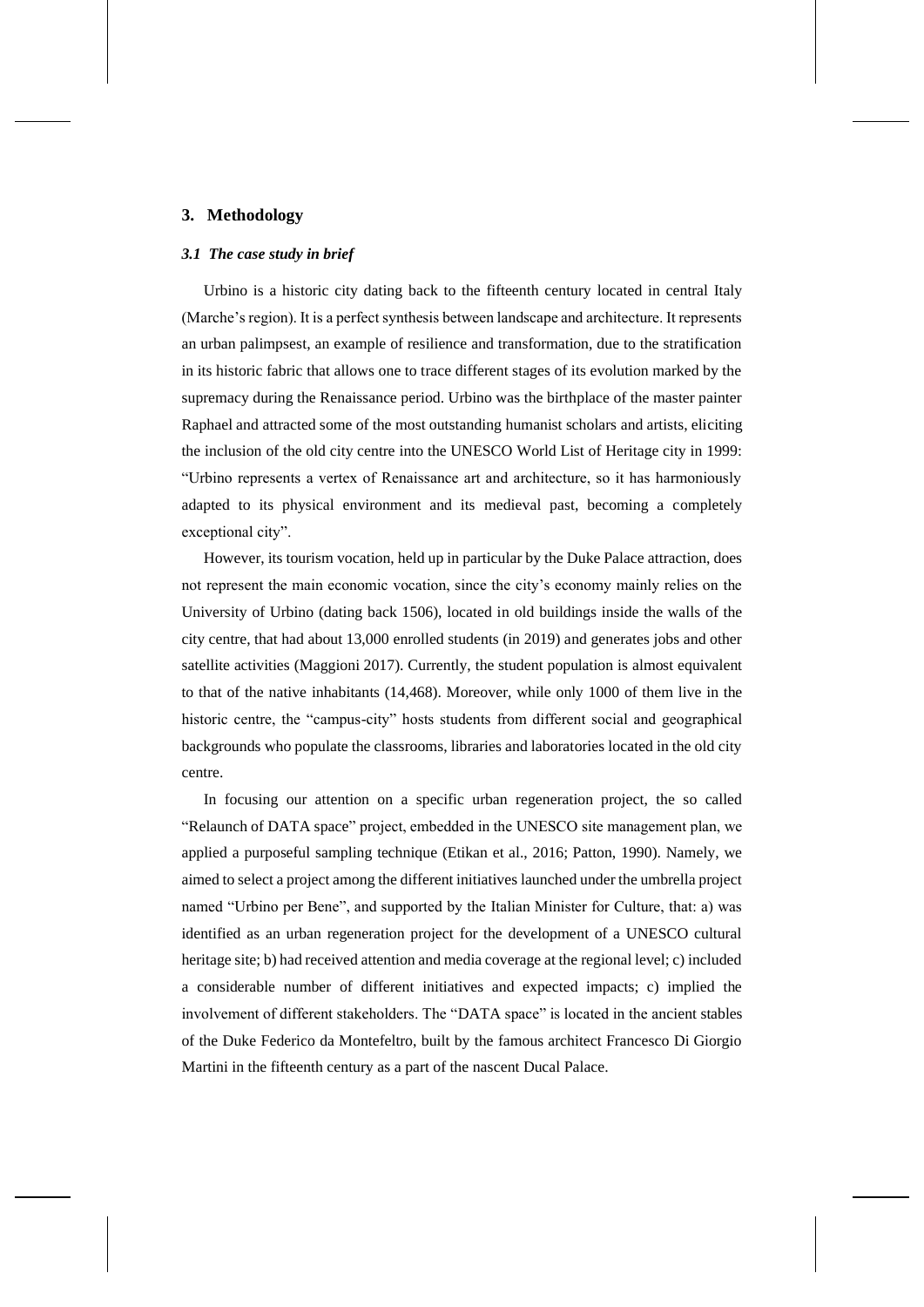The DATA provides an example of a historical and military place converted into a cultural and economic engine. Thanks to the intervention of a prestigious architect Giancarlo De Carlo, in 1998 it was renovated and transformed into an three-storey building, with the intention of making it a multifunctional center (see Table 1) equipped with a library, exhibition spaces and a multimedia study center.

| LAB           | Didactic workshops to share experiences and skills: crafts and co-working     |
|---------------|-------------------------------------------------------------------------------|
|               | courses. The Mediateca and the Medialibrary offer a large heritage of books,  |
|               | music, cinema                                                                 |
| TÓ            | Here you bring items, clothes and furniture to exchange. It is a place for    |
|               | seminars, conferences and musical events                                      |
| <b>TATA</b>   | Place where the boys bring their plants, which are entrusted and cared for    |
|               | by real green thumbs.                                                         |
| <b>BLABLA</b> | Tandem space in which to learn a foreign language by conversing with a        |
|               | native speaker partner. In addition, the bistro serves as a meeting place.    |
| "Bring<br>a   | The goal is to create a library through the contribution of the bearer of a   |
| Book" Library | book. The DATA must host a space dedicated to reading.                        |
| $LÍ-LÁ:$      | Renters and owners can post their offers                                      |
| Laboratories  | Participatory Urban Planning Lab, Social Lab, Theater Lab, Cinema Lab         |
|               | and Innovation Lab.                                                           |
|               | Ease of use of spaces by associations for organizing initiatives and events.  |
| GNAM:         | A free space to bring, taste, share and buy the typical dish of the local are |

Table 1– DATA's Laboratory

The functional re-qualification and re-functionalization Executive Project was led by the University department of Communication Sciences, supported during the experimental phase by a Business Angel incubator (BpAngel Association) and partnered by several local institutions and schools as follows: ISIA- the Higher Education in graphic design and visual communication located in Urbino, University of Urbino Carlo Bo, Ca' Romanino Foundation, The Artistic High School of Urbino, National Institute of Bioarchitecture. The amount of the financial provision for the project was one hundred and fifty thousand euros.

Besides being a place dedicated to fun, culture, relaxation, eating out and art, DATA also hosts business meetings among local companies to favour business matching. It is also a place aimed at entrepreneurial stimulus, where tests are carried out for its possible use by local companies (see Table 1).

#### *3.2. Information collection and analysis*

Information were obtained from six semi-structured interviews with key representatives of the main institutions involved in the DATA project, namely the following: the prior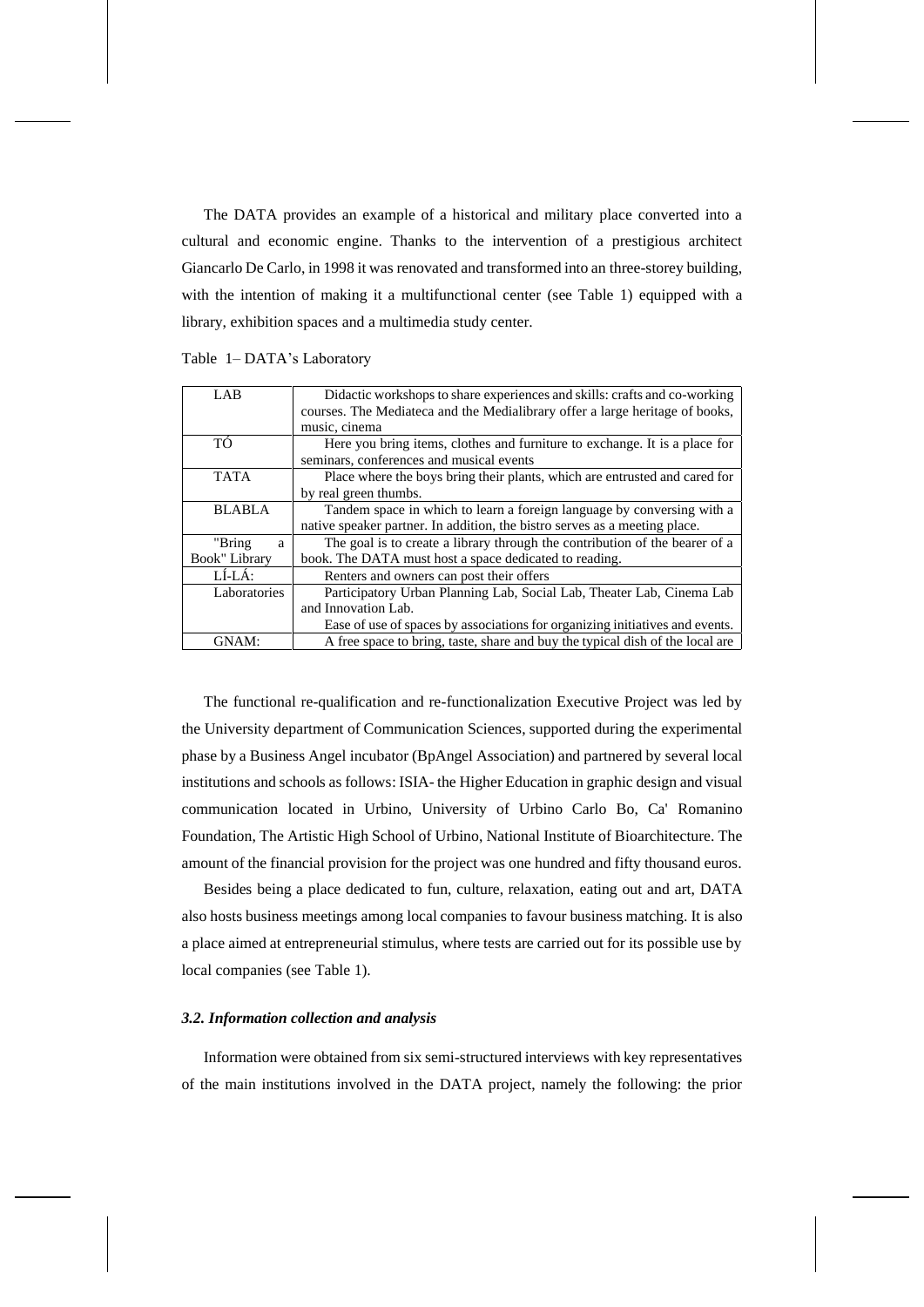Councilor of the Municipality of Urbino appointed for the city planning and, currently, for Tourism; a consultant for public communication of the city Council; three representatives of the local art schools involved in the project (i.e., ISIA- the Higher Education in graphic design and visual communication; the Academy of fine arts; the Artistic high school of Urbino); the local representative of the Trade association of crafts and small businesses.

Further four unstructured interviews regarded the Rector of Urbino University and the University delegate to the third mission; an architect from the city planning office of the Municipality, responsible for urban regeneration, who also dealt with the drafting of the UNESCO site management plan; the CEO of the Business Angel incubator appointed by the Municipality to support the most promising business ideas, which emerged within the Labs organized at "the DATA space".

In our interviews, the DATA project opened a discussion on the role of CH in the city of Urbino. Hence, the focus moved from the new functions attributed to the DATA space to the vision and strategic plan of the city of Urbino.

Insightful information was also obtained from a previous survey launched by the Municipality under the broader project "Urbino per Bene", based on semi-structured questionnaires and interviews addressed to Urbino citizens, tourists and university students. Additional information was extracted from the analysis of public documents such as the municipality website, public speeches and the city strategic plan.

All the conversations were recorded, and notes taken during the meeting formed the basis to write more extensive reports at a later time. In our analysis, we found the use of excerpts highly worthwhile, as they draw attention to the interviewees' perceptions. On a regular basis, the team members shared the outcomes of the interviews during face-to-face meetings and teleconferences to discuss questions arising from the empirical investigation and identify the main features of the observed phenomenon.

## **4 Findings and discussion**

Findings from interviews reveal divergences of vision, resistance and even political tensions. In attempting to understand these dynamics, the interrelated aspects depicted in Figure 1 and emerging from our study, are discussed in the reminder.

Figure 1-Refinement of selected concepts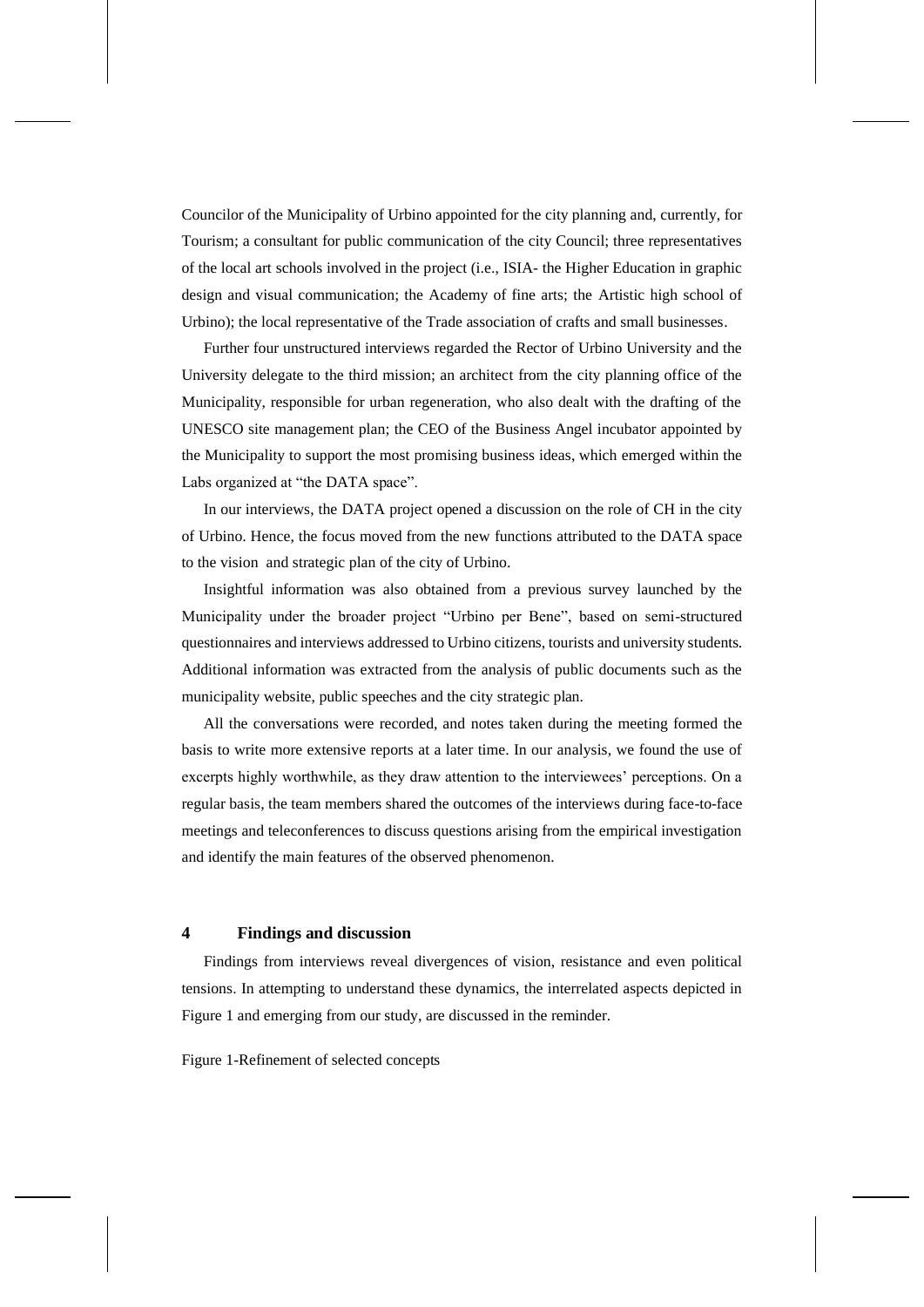

#### *4.1. The strategic vision on CH and culture-led regeneration projects*

Starting from the analysis of the purposes of the DATA project, different visions of city regeneration emerged from the interviews.

From the point of view of the former Councilor for the city planning who acted as the orchestrator of the DATA project, this latter initiative in itself represents a way to activate a catalytic process of the energies present in the territory. *"Experimenting with the DATA possibilities of use - letting an old space to live and living the space to make it alive and trigger ideas, energies, relationships and contaminations among different actors: youths, schools and university students, entrepreneurs, artists, etc.- made it possible to verify the concrete feasibility of the cultural, economic, tourist revitalization project, leveraging local excellence".* From his words, as well as from the interviews conducted with other economic actors, a predefined conception of the city's vocation does not emerge, but rather the awareness of the existence of cultural heritage and knowledge that can be recombined and revitalized through experimentation. *"The co-working activity has already generated a start-up that aims to market local traditional foods with the "Sapori del Duca-Flavours of the Duke" brand. The start-up was born and survived in the context of DATA in collaboration with BP Cube which acts as an incubator".*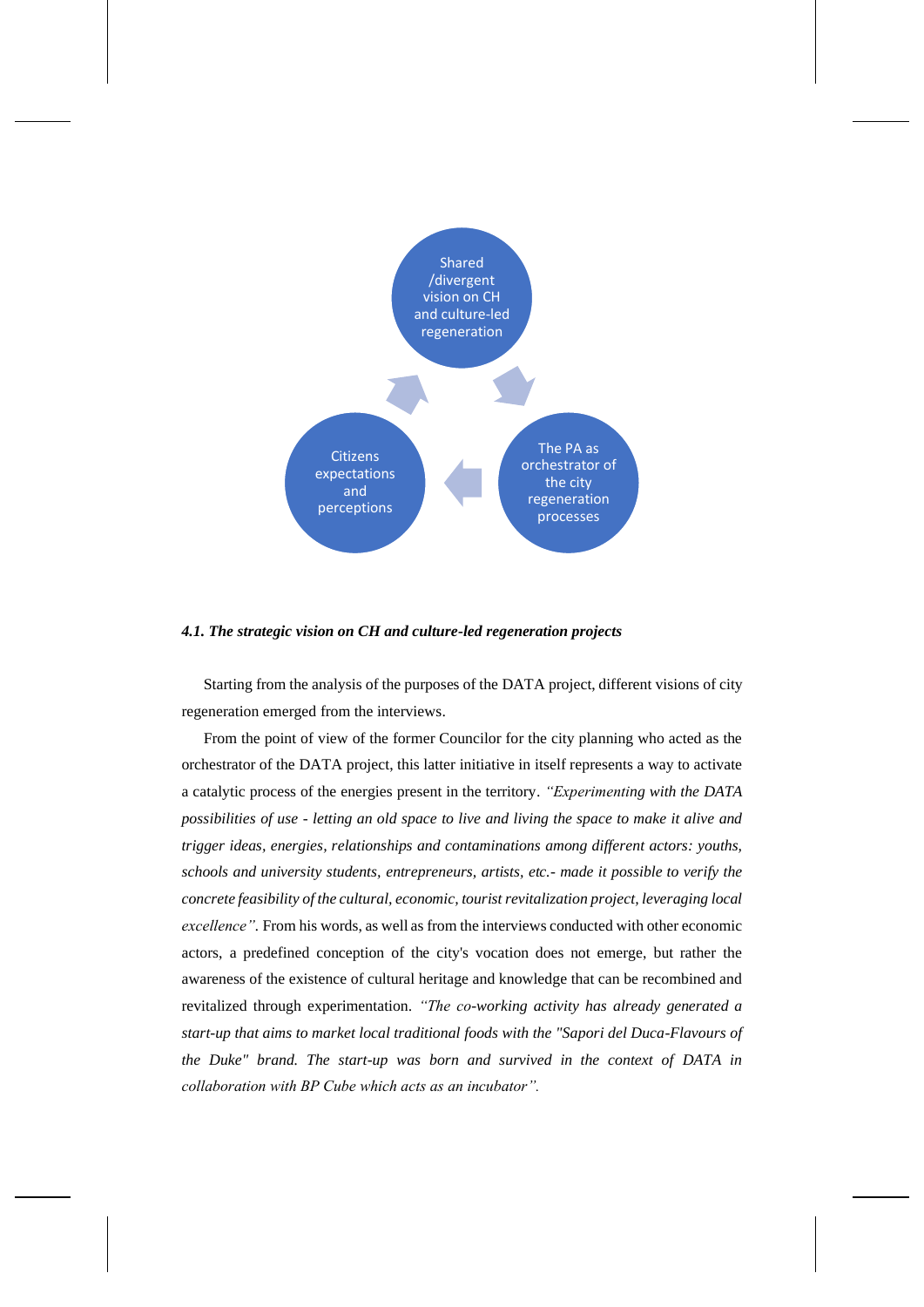On the other hand, representatives of local art schools express a vision of regeneration of the territory more anchored to the enhancement of the exceptional nature of its cultural heritage. Although the cultural heritage of Urbino, recognized all over the world, dates back to the Renaissance period, they believe that an important example of revitalization took place in the 900s, thanks to great men of culture (including Italian writers such as Volponi, Luzi, Parronchi and even the Noble Prize Ungaretti; scholars such as Carlo Bo and internationally renowned architects such as De Carlo) who have been able to appreciate and enhance the city, seen as an example of beauty and culture. In this perspective, the words of the Director of the Academy of fine arts are exemplary: "*the historic center of Urbino must rediscover its own identity and express a new renaissance, based on the principles of Humanism*". Consistently, the DATA project should be "a space *Devoted to Ars (Latin word that stands for talent/genius) and Techne (ancient Greek word for knowhow)*".

The conception underlying the new functions to be attributed to heritage assets is, therefore, that of offering spaces to develop new technologies and skills for arts. "*A fluid space, a laboratory that recalls the humanistic conception of the knowledge of the enlightened Cortegiano, artist, scientist and scholar at the Duke's court "*. The renewal of the city must therefore focus on the enhancement of art, beauty and quality of life.

In summary, the historical legacy is an important lever for the renewal of Urbino according to all our interviewees, but its enhancement is conceived differently. However, without a common and concerted vision on the overall regeneration project of the city, the risk is to remain at the level of individual initiatives that disperse potential of innovation.

#### *4.2. The stakeholders/citizens expectations and perceptions of the PA action*

Findings from the interviews revealed different visions of the city of Urbino and how the local government guides the city development. Visions are linked to the different interests and needs of each stakeholder category. For example, on one hand, entrepreneurs complain that "*the culture and practices of Urbino have remained unchanged over the years*" while there are grand societal challenges to face; "*Urbino is a place of dreams, it does not innovate, politics does not think about the future*". On the other hand, representatives of local art schools indicate that Urbino is famous because of its artistic heritage, dating back to the Renaissance time but also to the recent artistic graphic design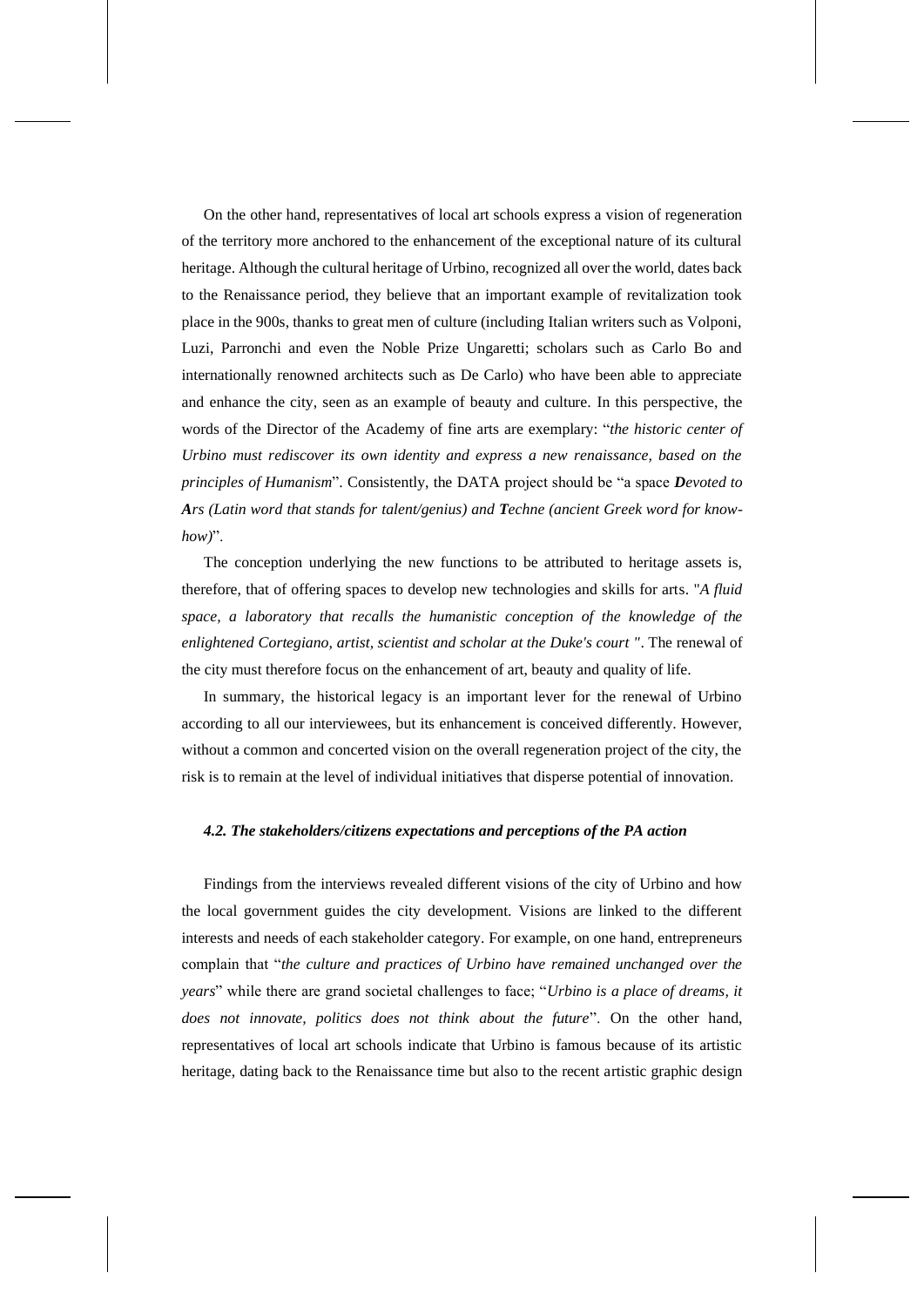movement of early 900s. Therefore, Urbino's future shall be based on its physical cultural artefacts and artistic spirit: "*public investments should be devoted to the creation of libraries, museums and activities that can employ young people and artists, so that they*  will not leave the city after the degree.....investments should also focus on aesthetic *education of small traders, entrepreneurs and inhabitants that offer or ask for services that are in sharp contrast with the artistic beauty of the city*".

Despite such differences, common bonds, attachment to the legacy of the place, and proud of belonging to an ancient and important city of the Italian history were considered strong enough to raise active collaboration from different stakeholders around a specific goal: making a public space named DATA a lively place where the regeneration of the city could start. The local municipality identified the desire for city regeneration as a shared interest capable to activate collaboration and generate change. The DATA project was born "*to serve as a common place to bring the energies of the territory and convey them to sustain the economic, cultural and touristic revitalization of the city*" as reported by the Councillor for Tourism. The local municipality was actually the orchestrator that initiated the public debate and organized meetings on the usage of DATA and it was the entity that allocated funds to this project. Discussions and great participation in meetings seemed promising. One year of experimentation in using the three floors of DATA to organize events, exhibitions, public meetings and open a co-working space for start-uppers, a library, a showroom of local products and a bistro also seemed successful in its attempt to attract artists, inhabitants, entrepreneurs and tourists. However, as reported by one interviewed "*the DATA project is still a work in progress…After one year of experimentation the project stops and it is not clear the vision of the place*". Most importantly, the project did not develop capabilities in the community useful to continue creating civic wealth. The civic vibrancy given by the encounter of inhabitants, artists, students and entrepreneurs in the DATA space stopped very soon. One key strategy was partially missing: the engagement of all stakeholder categories. While the participation of supporters (i.e., the local municipality) was clear and demonstrated by the commitment in supplying financial and human resources and institutional endorsement to the project, community members and enterprises moderately contributed. Limited participation of students and inhabitants did not favour community empowerment and poor involvement of businesses did not favour the development of effective and long-lasting entrepreneurial solutions that can nurture the regeneration of a city after the stop of public funding (Young, 2006).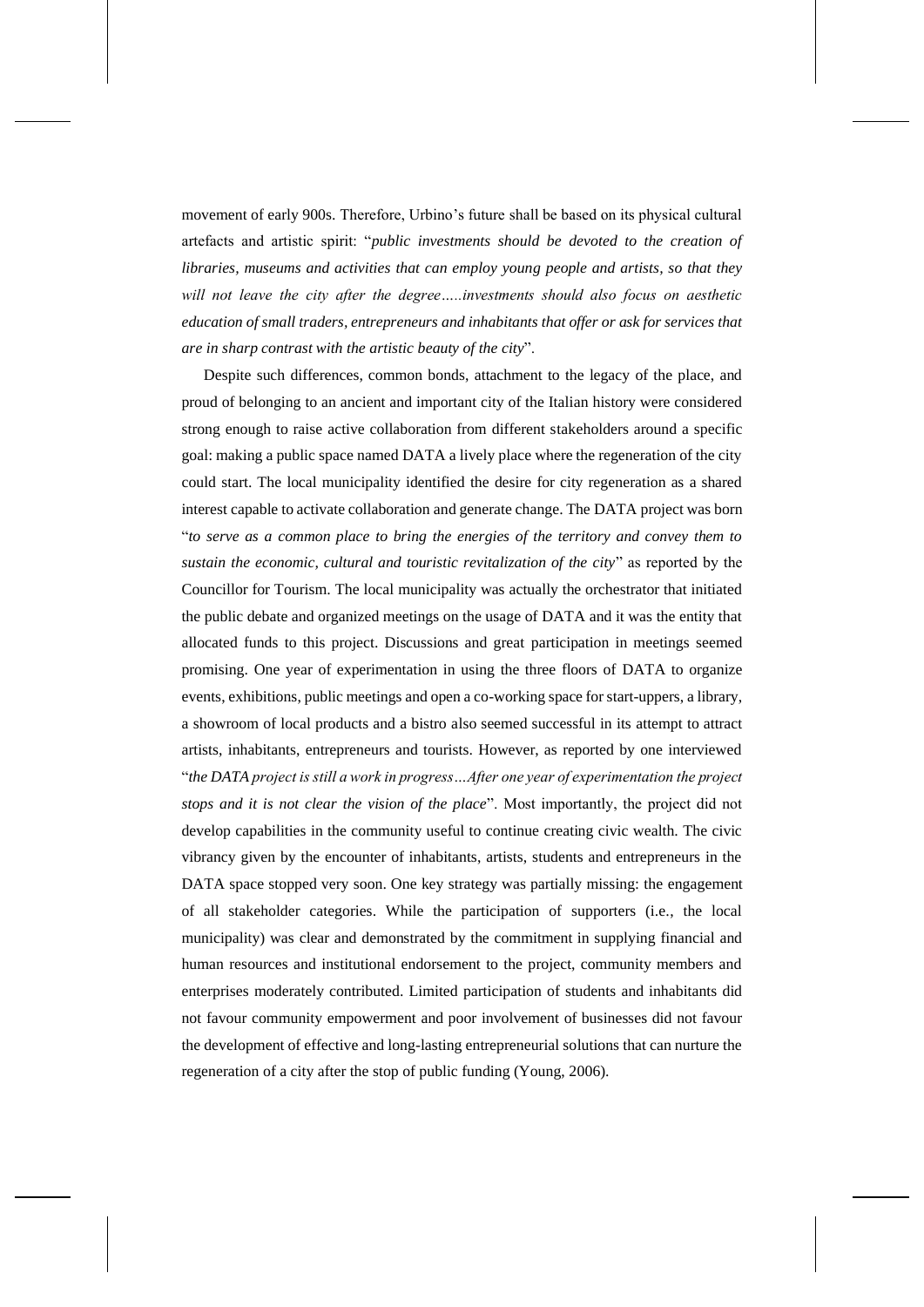Strong communication and public meetings with citizens promising a participatory decision-making process in designing the uses of the DATA space generated an initial phase of enthusiasm and resource mobilization. Besides the restored building of the DATA, volunteers, professional networks and personal relationships were devoted to the project and contributed as material and immaterial resources to civic wealth creation by building cohesiveness and strengthening mutual interactions among stakeholders. But except a few cases, the sharing of ideas, knowledge and expertise in such meetings did not fully translated into practice with concrete collaborative innovations outcomes.

## *4.3. The PA as orchestrator of the city regeneration processes*

The strategic plan of the city (Municipality of Urbino, 2016) represented a first attempt to directly involve multiple actors and implement a HUL (UNESCO, 2011) approach to the urban regeneration project of the city centre, thus changing the top-down approach that was prevailing in the previous years when the PA acted more as a "patron of the heritage". In this vein, the project "Urbino per bene" was conceived as a tool useful to trigger and improve dialogue with citizens and city users and collect new and fresh insights (i.e., by addressing attention to the perceptions and perspectives of youth, tourists, city users and inhabitants of the centre). Hence, the results obtained from the questionnaire administered in early 2018 to students, tourists and permanent inhabitants (Del Baldo & Demartini, 2021) allowed the municipality to understand the coexistence of different and sometime conflicting viewpoints, needs and perceptions among city users, and collect suggestions to trigger innovative ideas to make the historical centre more attracting, and to engage citizens (included youth) in the renewal and regeneration of the cultural and socio-economic fabric. (Sacco & Segre, 2009).

The local PA played a key role in initiating collaborative actions, aimed to fostering dialogue and facilitate the composition of single "voices" and views, eliciting several projects, and among them, launched the DATA project. From the municipality perspective "*the DATA project represents an experimentation to learn how to better involve citizens in the protection and revitalization of the si*te". As the city planning councillor states "*DATA was -born as a common place to bring the energies of the territory and represented a space for hosting and sharing, and a useful laboratory to trigger ideas, relationships and contaminations among different actors*: youths, *schools and university students,*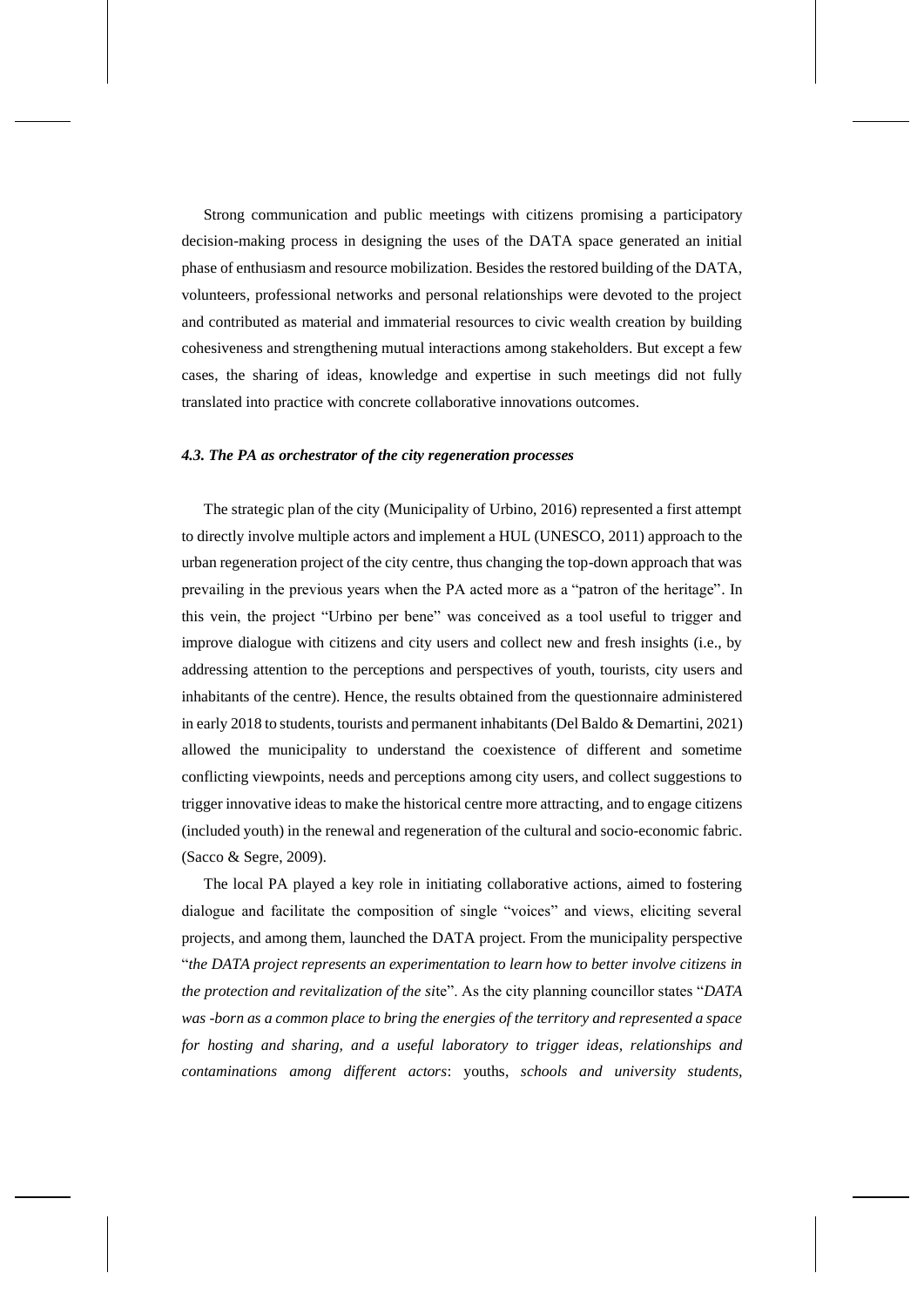*entrepreneurs, artists, and other city users. The experience made it possible to verify the concrete feasibility of the cultural, economic, tourist revitalization project, leveraging local excellence*". Hence, drawing from the PA point of view, it could be considered as a first initiative of a regeneration path embedded in the strategic plan of the city and in the UNESCO management plan.

The local PA played a key role acting as a stimulator in starting collaborative actions and supporting the process of involvement and awareness of the various communities and city users and initiated a participatory governance approach (Biondi et al., 2019). Its role was similar to that of "an orchestrator" - that entails gathering together diverse actors, ranging from public to private, industrial associations, local communities, as well as citizens (Abraham & Platteau, 2004; Della Lucia & Trunfio, 2018; Farinosi et al., 2018). "*The current urban regeneration project requires a great amount of financial resources; to complete it, new funding is needed. Private actors (i.e., entrepreneurs, associations, and citizens) begin to move. All this in line with the UNESCO management plan approved in 2013 which contemplates public-private synergies*".

However, the PA is still at an initial step, that requires to progress and we deem that the role of PA was rather that of a stimulator and a participatory governance approach is still in its infancy stage (Abraham & Platteau, 2004; Sacco et al., 2014; Della Lucia & Trunfio, 2018; Farinosi et al., 2018). Other interviewees, point out that different visions exist about the value they attributed to CH in driving the socio-cultural and economic regeneration of the place. Such visions mirror and underpin different interests and expectations among stakeholders on the quality of life in a historic center like Urbino and the perspective of urban revitalization expressed by different communities with "different souls".

## **5 Conclusions**

The case study analyzed revealed that culture and artistic knowledge and capabilities that belong to the tradition of a city rich in heritage can be the lever of innovation and boost civic wealth. Searching the past for looking to the future is however a difficult task.

Empirical data allowed to identify the main challenges that a city manager has to face: attract talent, create jobs and trigger the spur of new ventures; establish spaces for artists and cultural activities; preserve and promote local know-how; develop a strategy to attract SMEs belonging to the cultural and creative sector. Moreover, it shows the relevance of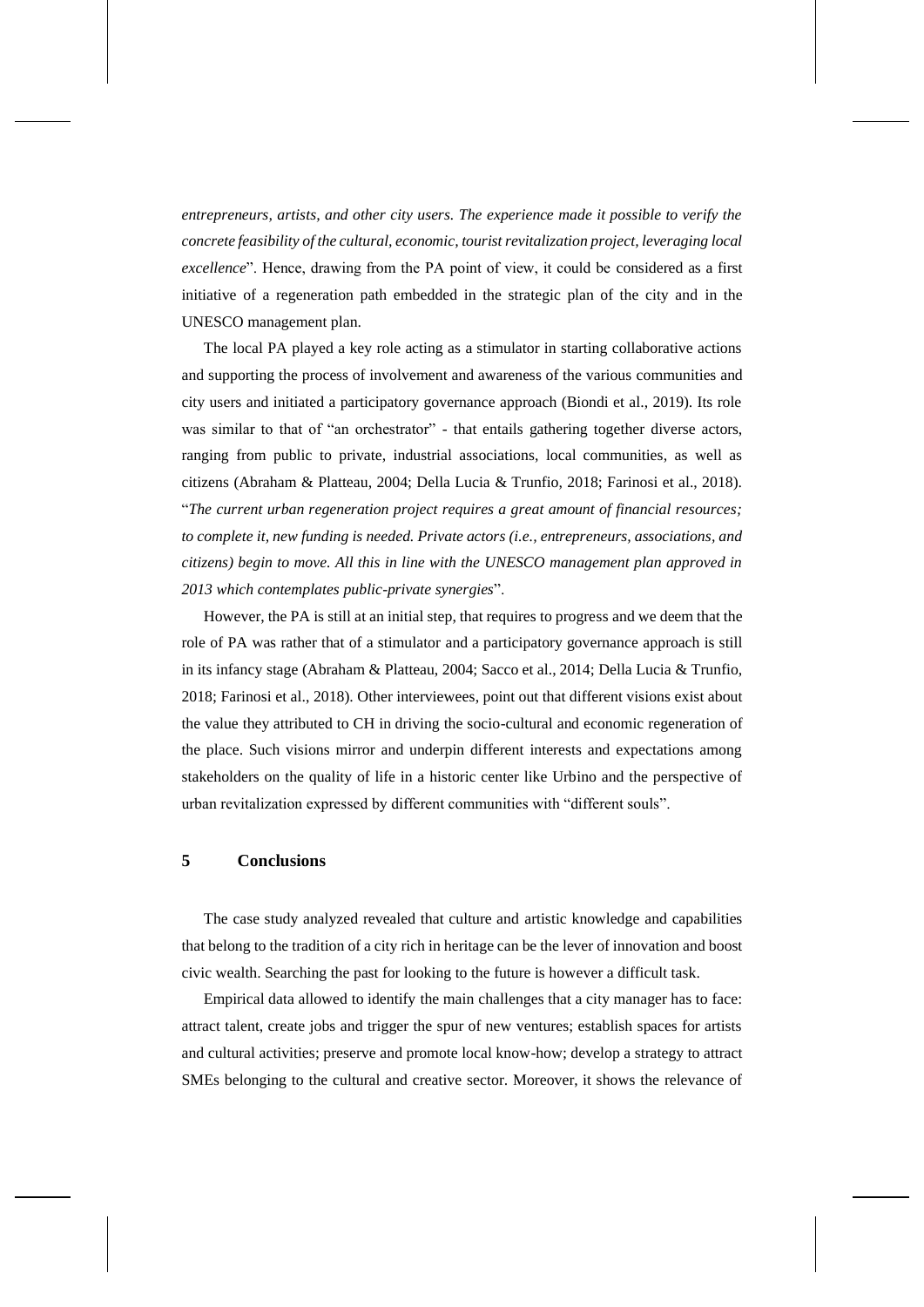involvement of multiple stakeholders in societal change initiatives and the importance of managing assets through public-private cooperation. However, it also identifies the missing elements that hindered the city to continue exploiting its potential related to cultural heritage (e.g., absence of a financing ecosystem available for the creative and cultural sector, scarcity of resources). Lastly, the paper highlights the power of participatory cultural initiatives (Biondi et al., 2020) be used for the preservation, restoration and revitalization of physical heritage assets (Dameri & Moggi, 2019).

The practical implications of our research are as it follows.

Preserving the city's identity while enhancing and revitalizing traditional knowledge is a challenge for policy makers, called to experience innovative, collaborative and circular systemic approach for adaptive reuse of historic city centres by implementing a repertoire of successful heritage-led regeneration initiatives. Additional issues may affect historical World Heritage sites (WHS) where local communities and local people's attitudes towards conservation of the cultural environment and a WHS status can diverge (Jimura, 2011). In such contexts administrations and inhabitants have a dual challenge: "on the one hand the urban fabric has to be preserved; on the other, support must be given to the vitality of the city's cultural heritage" (UNESCO, 2008:10). The sole preservation of buildings and monuments cannot save historic cities and could generate a "museum" phenomenon (elitist revitalization), thus freezing any development opportunities and hindering social revitalization.

Our findings reveal that the PA is still tackling with an initial step that requires to progress the efforts in stimulating sharing and participation in the current review of the strategic plan of the city and the UNESCO management plan. Therefore, we deem that the role that the PA can play with reference to initiatives aimed to leverage cultural heritage as an engine of development of Urbino historical center should be conceived as flexible and dynamic in nature, being that the role of orchestrator should be merged (or transformed into) that of a mediator of interest.

## **References<sup>1</sup>**

Abraham, A., & Platteau, J. P. (2004). Participatory development: Where culture creeps in. In V. Rao, & M. Walton (Eds.). *Culture and public action* (pp. 210–233). Stanford, US: Stanford University Press.

<sup>&</sup>lt;sup>1</sup> Further bibliography (full list of reference) is available on request.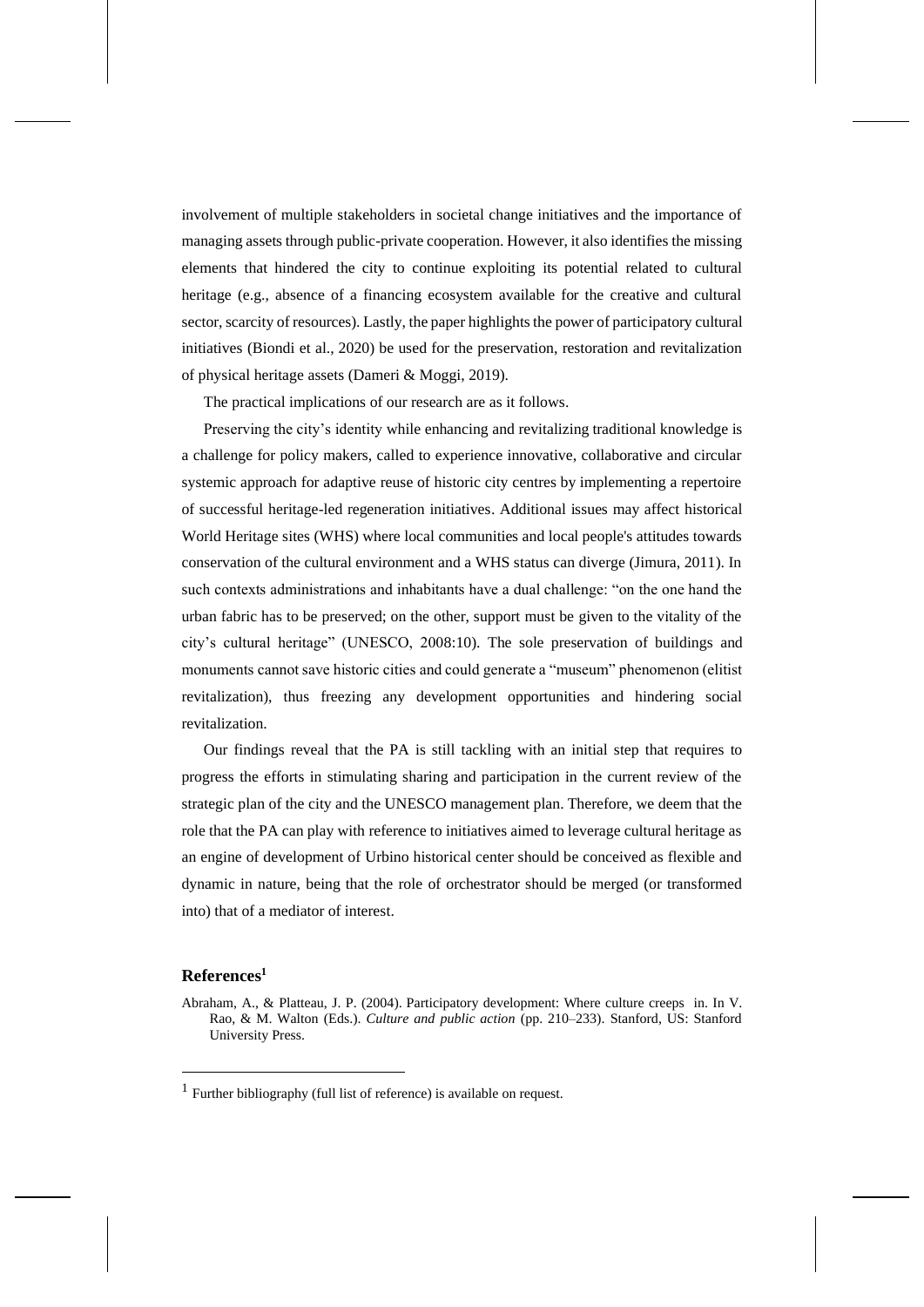- Aureli, S., Del Baldo, M., Demartini, P. (2020) Attracting youth in the regeneration of historic cities for the spur of cultural and creative entrepreneurship, pp. 1-16, Proceedings, 2020 RENT conference RENT XXXIV, Entrepreneurship in the Digital Era, November 19-20, 2020. Brussels: EIASM.
- Bacq S., Hertel C., & Lumpkin T. (2020) Societal Impact at the Nexus of Entrepreneurship and Community: Taking Stock and Looking Ahead. *Academy of Management Proceedings*. doi: 10.5465/AMBPP.2020.288
- Biondi, L., Demartini, P., Marchegiani, L., Marchiori, M., & Piber, M. (2020). Understanding orchestrated participatory cultural initiatives: Mapping the dynamics of governance and participation. *Cities*, *96*, 102459.
- Blessi, G. T., Grossi, E., Sacco, P. L., Pieretti, G., & Ferilli, G. (2016). The contribution of cultural participation to urban well-being. A comparative study in Bolzano/Bozen and Siracusa, Italy. *Cities*, 50, S16-S26.
- Borin, E., & Jolivet, C. (2021). Entrepreneurial cultural ecosystems in rural contexts: Some insights from rural cultural centers in France. *Cultural Initiatives for Sustainable Development: Management, Participation and Entrepreneurship in the Cultural and Creative Sector*, 321.
- Camagni, R., Capello, R., Cerisola, S., & Panzera, E. (2020). The Cultural Heritage Territorial Capital nexus: theory and empirics. *Il Capitale Culturale*, Supplementi, 11, 33-59, doi: 10.13138/2039-2362/2547 0
- CHCfE Consortium. (2015). *Cultural heritage counts for Europe*. CHCfE Consortium: Krakow, Poland.
- Dameri, R. P., & Demartini, P. (2020). Knowledge transfer and translation in cultural ecosystems. *Management Decision*. doi: 10.1108/MD-10-2019-1505.
- Dameri, R. P., & Moggi, S. (2019). Emerging business models for the cultural commons. Empirical evidence from creative cultural firms. *Knowledge Management Research & Practice*, 1-14.
- De Massis, A., Frattini, F., Kotlar, J., Petruzzelli, A. M., & Wright, M.(2016). Innovation through tradition: Lessons from innovative family businessesand directions for future research. *Academy of Management Perspectives*, *30*(1), 93-116.
- Del Baldo, M., & Demartini, P. (2021). Cultural Heritage through the "youth eyes": towards participatory governance and management of UNESCO sites. In P. Demartini, L. Marchegiani, M. Marchiori & G. Schiuma (Eds.), *Cultural Initiatives for Sustainable Development. Management, Participation and Entrepreneurship in the Cultural and Creative Sector* (pp. 293- 320). Cham, Switwerland, Springer.
- Della Lucia, M., & Trunfio, M. (2018). The role of the private actor in cultural regeneration: Hybridizing cultural heritage with creativity in the city. *Cities*, 82, 35-44.
- Demartini, P., Marchegiani, L., & Marchiori, M. (2020). Culture Invites Participation. An Inquiry on Matera as European Capital of Culture 2019. In Management, Participation and Entrepreneurship in the Cultural and Creative Sector (pp. 161-186). Springer, Cham.
- Dubois, A., & Gadde, L. E. (2002). Systematic combining: an abductive approach to case research. *Journal of business research*, *55*(7), 553-560.
- Echter, C.P. (2015). The cultural heritage counts for Europe project and historic cities. *Journal Sustainable Development, Culture, Traditions*, 1a, 49-65.
- Enyedi, G., & Kovacs, Z. (Eds.). (2006). Social changes and social sustainability in historic urban centres, the case of Central Europe. Pécs: Hungarian Academy of Sciences, Centre for Regional Studies.
- Ertan, T., & Eğercioğlu, Y. (2016). Historic city center Urban regeneration: case of Malaga and Kemeraltı, Izmir. *Procedia-Social and Behavioral Sciences*, *223*, 601-607.